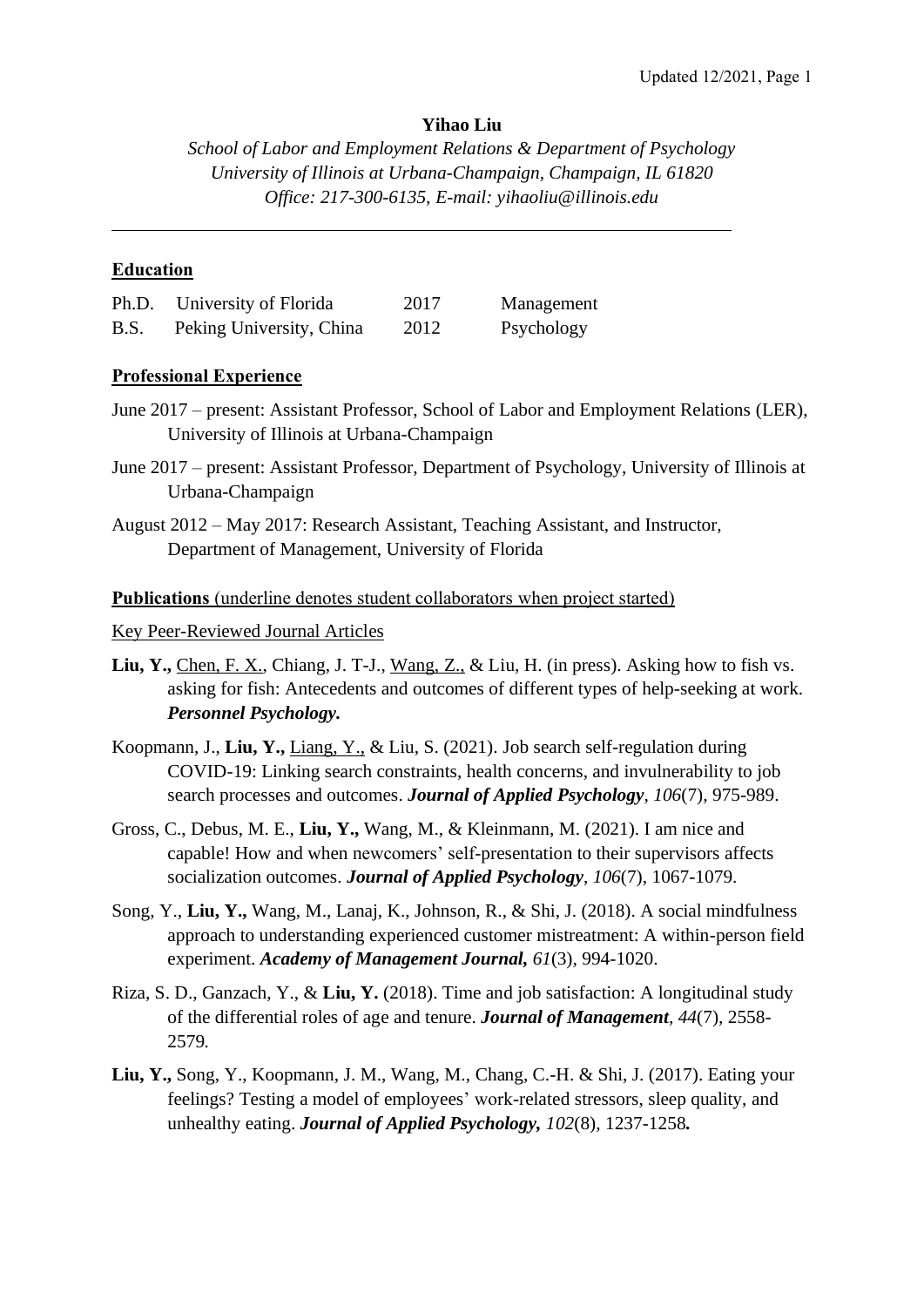Bono, J. E., Braddy, P. W., **Liu, Y.,** Gilbert, E. K., Fleenor, J. W., Quast, L. N., & Center, B. A. (2017). Dropped on the way to the top: Gender and managerial derailment. *Personnel Psychology, 70*(4)*,* 729-768*.*

*(This paper received the Personnel Psychology Best Article Award for 2017)*

- **Liu, Y.,** Wang, M., Chang, C.-H., Shi, J., Zhou, L., & Shao, R. (2015). Work-family conflict, emotional exhaustion, and aggression toward others: The moderating roles of workplace interpersonal conflict and perceived managerial family support. *Journal of Applied Psychology, 100*(3)*,* 793-808*.*
- Shi, J., Johnson, R. E., **Liu, Y.,** & Wang, M. (2013). Linking subordinate political skill to supervisor dependence and reward recommendations: A moderated mediation model. *Journal of Applied Psychology, 98*(2)*,* 374-384.

#### Other Peer-Reviewed Journal Articles

- Liang, Y., **Liu, Y.,** Park, Y., & Wang, L. (in press). Treat me better, but is it really better? Applying a resource perspective to understanding leader-member exchange (LMX), LMX differentiation, and work stress. *Journal of Occupational Health and Psychology.*
- Park, Y., **Liu, Y.,** & Headrick, L. (2020). When work is wanted after hours: Testing weekly stress of information communication technology demands using boundary theory. *Journal of Organizational Behavior, 41*(6), 518-534*.*
- **Liu, Y.**, Vashdi, D., Cross, T., Bamberger, P., & Erez, A. (2020). Exploring the puzzle of civility: Whether and when team civil communication influences team members' role performance. *Human Relations, 73*(2), 215-241*.*
- Liu, S., & **Liu, Y.** (2018). Team stress research: A review and recommendations for future investigations. *Occupational Health Science, 2,* 99-125*.*
- Mulders, J. O., Henkens, K., **Liu, Y.,** Schippers, J., & Wang, M. (2018). Managers' interview invitation decisions about older job applicants: Human capital, economic conditions and job demands. *Ageing & Society, 38*(4)*,* 839-864.
- Song, Y., **Liu, Y.,** Shi, J., & Wang, M. (2017). Use of proactive socialization tactics and socialization outcomes: A latent growth modeling approach to understanding newcomer socialization process. *Academy of Management Discoveries, 3*(1)*,* 42-63.
- Xie, B., Su, Z., **Liu, Y.,** Wang, M., & Zhang, M. (2017). Health information sources for different types of information used by Chinese patients with cancer and their family caregivers. *Health Expectations, 20*(4)*,* 665-674.
- **Liu, Y.,** Mo, S., Song, Y., & Wang, M. (2016). Longitudinal analysis in occupational health psychology: A review and tutorial of three longitudinal modeling techniques. *Applied Psychology: An International Review, 65*(2)*,* 379-411*.*
- Wang, M., Kammeyer-Mueller, J., **Liu, Y.,** & Li, Y. (2015). Context, socialization, and newcomer learning. *Organizational Psychology Review, 5*(1)*,* 3-25.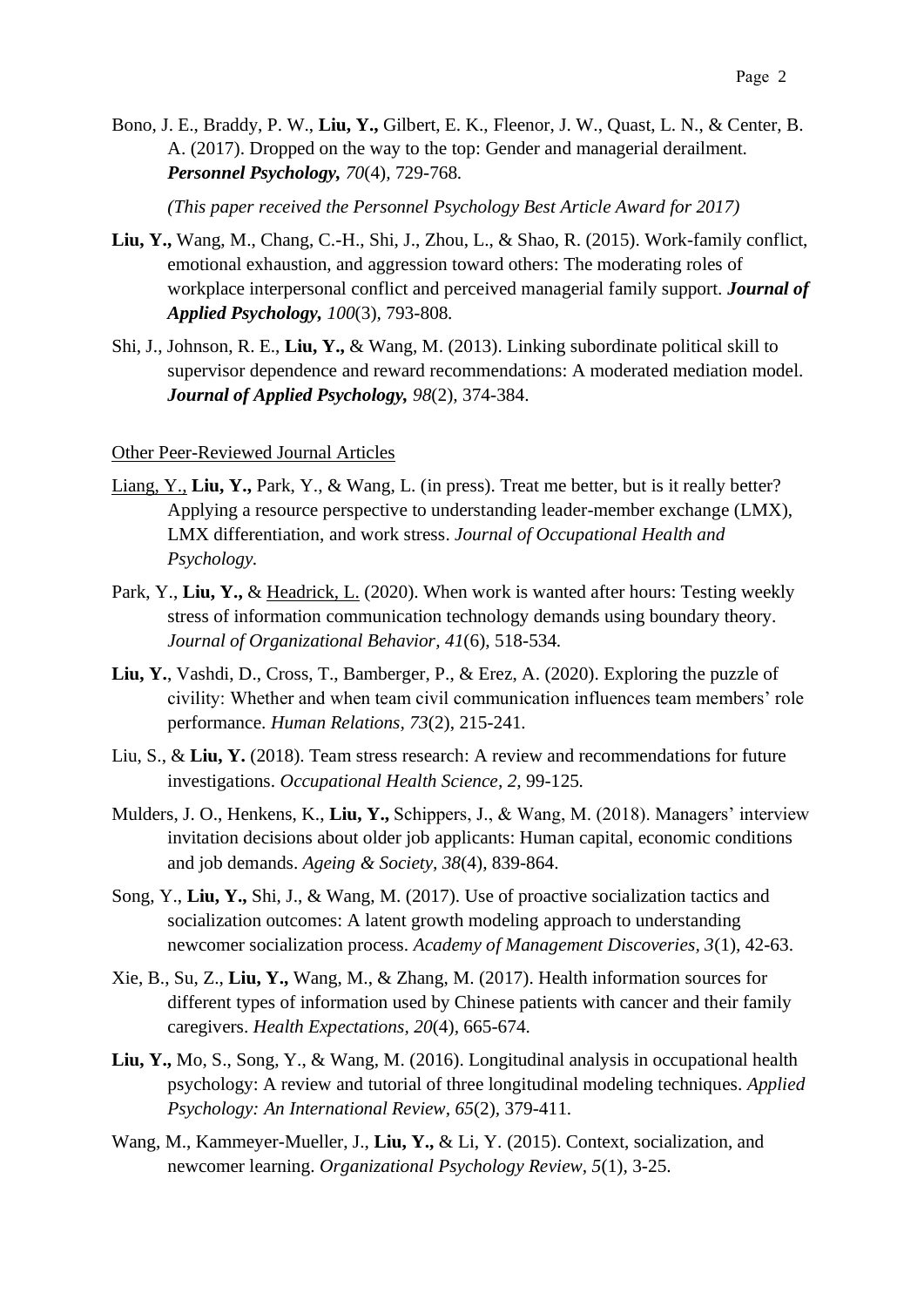- Thomas, S. R., O'Brien, K. A., Clarke, T. L., **Liu, Y.,** & Chronis-Tuscano, A. (2015). Maternal depression history moderates parenting responses to compliant and noncompliant behaviors of children with ADHD. *Journal of Abnormal Child Psychology, 43*(7)*,* 1257-1269.
- Xie, B., Su, Z., **Liu, Y.,** Wang, M., & Zhang, M. (2015). Health information wanted and obtained from doctors/nurses: A comparison of Chinese cancer patients and family caregivers. *Supportive Care in Cancer, 23*(10)*,* 2873-2880.
- Liu, H., Shi, J., **Liu, Y.,** & Sheng, Z. (2013). The moderating role of attachment anxiety on social network site use intensity and social capital. *Psychological Reports, 112*(1)*,* 252-265.

#### Peer-Reviewed Conference Proceeding

- Hu, J., Chiang, J. T. J., **Liu, Y.,** & Gao, Y. (2021). Double challenges: How working from home affects dual-earner couples' work-family experiences. In *Academy of Management Proceedings*, 2021. doi: 10.5465/AMBPP.2021.37
- Park, Y., **Liu, Y.,** & Headrick, L. (2018). Improving lives of teachers: Staying connected to work, boundary control, and strain. In *Academy of Management Proceedings*, 2018. doi: 10.5465/AMBPP.2018.7.

### Book Chapters

- Zhou, L., Song, Y., Alterman, V., **Liu, Y.,** & Wang, M. (2018). Introduction to data collection in multilevel research. In S. E. Humphrey & J. M. LeBreton (Eds.), *Handbook for Multilevel Theory, Measurement, and Analysis* (pp. 225-252)*.* Washington, DC: American Psychological Association.
- Koopmann, J., Wang, M., **Liu, Y.**, & Song, Y. (2015). Customer mistreatment: A review of conceptualizations and a multilevel theoretical model. In P. Perrewé, J. Halbesleben, & C. Rose (Eds.), *Research in Occupational Stress and Well Being, Volume 13: Mistreatment in Organizations* (pp. 33-79)*.* Bradford, UK: Emerald Group Publishing.

### **Manuscripts under Revise and Resubmission** (underline denotes student collaborators)

- Sun, T., Schilpzand, P., & Liu, Y. (3<sup>rd</sup> round R&R). [A review on workplace gossip]. *Journal of Organizational Behavior.* [all authors contributed equally]
- Liu, Y., Song, Y., Trainer, H., Carter, D., Zhou, L., & Wang, Z. (2<sup>nd</sup> round R&R). [Team veterans' reactions toward newcomer entry]. *Journal of Applied Psychology.*
- Liu, Y., Koopmann, J., Alterman, V., Wang, M., Liu, S., & Shi, J. (1<sup>st</sup> round R&R). [Customer service in teams]. *Journal of Applied Psychology.*
- Liu, H., Liu, Y., Chiang, J. T-J., Wang, S., & Wang, H. (1<sup>st</sup> round R&R). [Narcissistic leaders and newcomer work outcomes]. *Personnel Psychology.*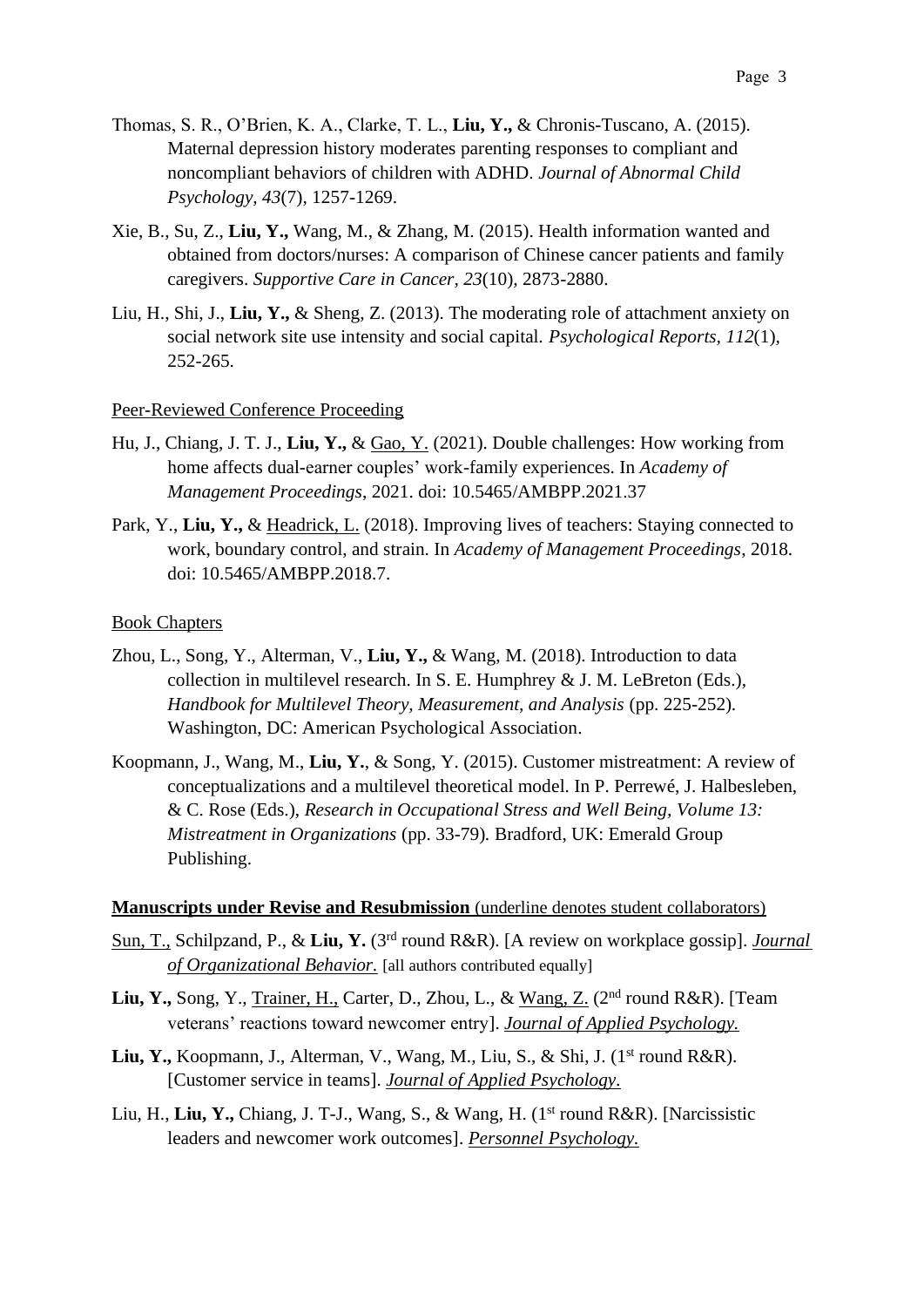- Hu, J., Chiang, J. T-J., Liu, Y., Gao, Y., & Wang, Z. (1<sup>st</sup> round R&R). [Impacts of workfrom-home on dual-earning couples' work-family management]. *Personnel Psychology.*
- Lee, S., Liu, Y., Koopmann, J., Seo, J. & Zhou, L. (1<sup>st</sup> round R&R). [Antecedents and outcomes of team autonomous and dependent helping]. *Journal of Management.*
- Song, Y., Li, Y., Shao, Y, **Liu, Y.,** & Shi, J. (under review). Power distribution in management teams. *Journal of Applied Psychology.*

#### **Selected Works in Progress** (titles tentative; underline denotes student collaborators)

- **Liu, Y.,** Song, Y., Wang, M., & Sun, Y. A formal model of veteran influence on newcomer socialization in teams. *Writing stage.*
- Chen, F. X., **Liu, Y.,** Chiang, J. T-J., & Wang, Z. Legitimization of dominant leaders. *Writing stage.*
- Chen, L., **Liu, Y.,** Yuan, Z., Liang, Y., & Sun, Y. The dark side of veteran socialization help with newcomers. *Writing stage.*
- Koopmann, J., **Liu, Y.,** Alterman, V, & Venz, L. A meta-analysis of customer mistreatment. *Writing stage.*
- Liang, Y., Sun, T., **Liu, Y.,** Schilpzand, P., & Sun, Y. A daily diary study on workplace gossip. *Writing stage.*
- **Liu, Y.,** & Tang, G. Green behavior in teams. *Data analysis stage.*
- Chen, F. X., **Liu, Y.,** & Aquino, K. Vigilantism and workplace safety. *Data collection stage.*
- Liu, X., Zhou, L., & **Liu, Y.** Newcomer adjustment and social networks. *Data collection stage.*

#### **Research Grant**

- **Liu, Y.,** Sun, T., Schilpzand, P., & Chiang, J. T-J. (2022-2023). *A cross-cultural investigation of the antecedents, functions, and consequences of workplace gossip.* SIOP International Research and Collaboration Small Grant (Role: co-PI; \$5,000).
- **Liu, Y.** (2021-2022). *Dark knights in a dark time: An investigation of the influences of COVID-19 related workplace vigilantism and formal workplace controls on employee's re-adjustment processes and safety behaviors.* Campus Research Board, University of Illinois (Role: PI; \$17,452).
- **Liu, Y.** (2020-2021). *Green knights: Workplace vigilantism and sustainable employee behaviors.* Campus Research Board, University of Illinois (Role: PI; \$12,548).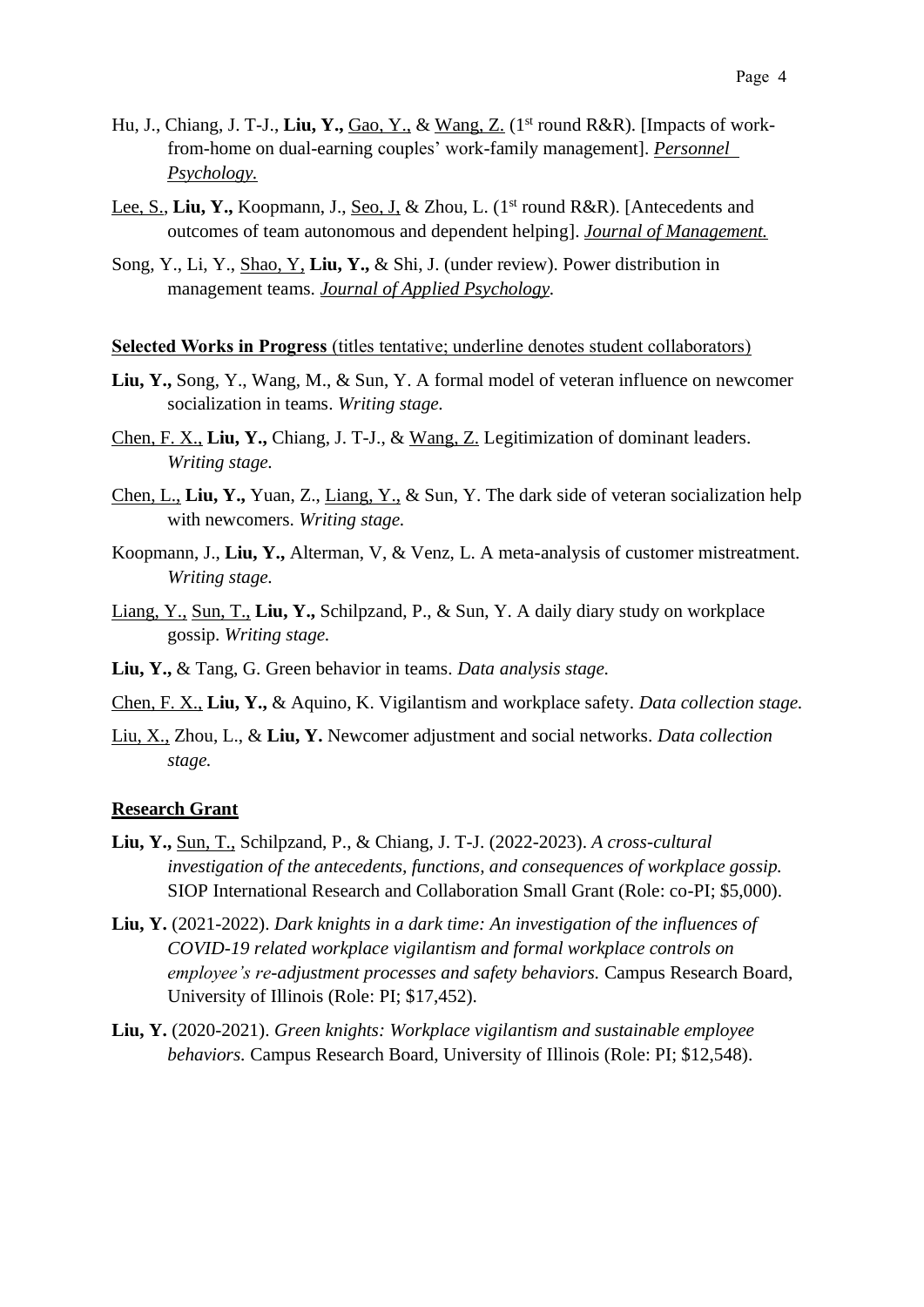### **Conference Presentations** (underline denotes student collaborators)

- Chen, F. X., **Liu, Y.,** & Aquino, K. (2022, April). *The dual implications of workplace*  vigilantism in the context of COVID-19. Paper to be presented at the 37<sup>th</sup> Annual Conference of Society for Industrial-Organizational Psychology, Seattle, WA.
- Liang, Y., Sun, T., **Liu, Y.,** Schilpzand, P., & Sun, Y. *Understanding workplace gossip via*  its rumination effects: A within-person lens. Paper to be presented at the 37<sup>th</sup> Annual Conference of Society for Industrial-Organizational Psychology, Seattle, WA.
- **Liu, Y.,** Chiang, J. T-J., Chen, F. X., Wang, Z., & Liu, H. (2021, August). *Asking how to fish vs. asking for fish: An investigation of different help-seeking behaviors.* Paper presented at the 81<sup>st</sup> Academy of Management Annual Meeting.
- Hu, J., Chiang, J. T-J., **Liu, Y.,** & Gao, Y. (2021, August). *Double challenges: How working from home affects dual-earner couples' work-family experiences.* Paper presented at the 81<sup>st</sup> Academy of Management Annual Meeting.
- Chen, L., **Liu, Y.,** Liang, Y., & Sun, Y. (2021, April). *When socializing newcomers becomes*  stressful: Examining the role of schemas. Poster presented at the 36<sup>th</sup> Annual Conference of Society for Industrial-Organizational Psychology.
- Chen, L., **Liu, Y.,** Liang, Y., & Sun, Y. (2020, August). *Is socializing newcomers stressful? Examining the effect of socialization behavior on veteran stress.* Paper presented at the 80th Academy of Management Annual Meeting, Vancouver, BC. [Symposium session cancelled]
- **Liu, Y.,** Chen, F. X., Wang, Z., Chiang, J, T-J., & Liu, H. (2020, July). *Is help in need always help indeed? Investigating the antecedents and consequences of helping-seeking behaviors in teams.* Paper presented at the 15<sup>th</sup> Annual Conference of Interdisciplinary Network for Group Research, Seattle, WA. [Paper session cancelled]
- Lee, S., Tang, C., Liang, Y., & **Liu, Y.** (2020, April). *Won't stop searching: Detachment, self-improvement, and job search outcomes.* Poster presented at the 35th Annual Conference of Society for Industrial-Organizational Psychology, Austin TX. [Poster session cancelled]
- Zhou, L., Zhang, Z., **Liu, Y.,** & Liu, X. (2020, April). *Recent developments in the analysis of intensive longitudinal data.* Paper presented at the 35<sup>th</sup> Annual Conference of Society for Industrial-Organizational Psychology, Austin TX. [Symposium session cancelled]
- Zhou, L., Zhang, Z., Diefendorff, J. M., & **Liu, Y.** (2019, August). *Intensive longitudinal data analyses with dynamic structural equation modeling: A hands-on tutorial.* PDW presented at the 79th Academy of Management Annual Meeting, Boston, MA.
- **Liu, Y.,** Seo, J., Kammeyer-Mueller, J., & Zhou, L. (2019, August). *Examining the role of affective states and expectation in job search processes and socialization.* Paper presented at the 79<sup>th</sup> Academy of Management Annual Meeting, Boston, MA.
- Lee, S., **Liu, Y.,** Seo, J., Zhou, L., & Koopmann, J. M. (2019, August). *Not always helpful: Exploring the antecedents and outcomes of team autonomous and dependent helping.* Paper presented at the 79<sup>th</sup> Academy of Management Annual Meeting, Boston, MA.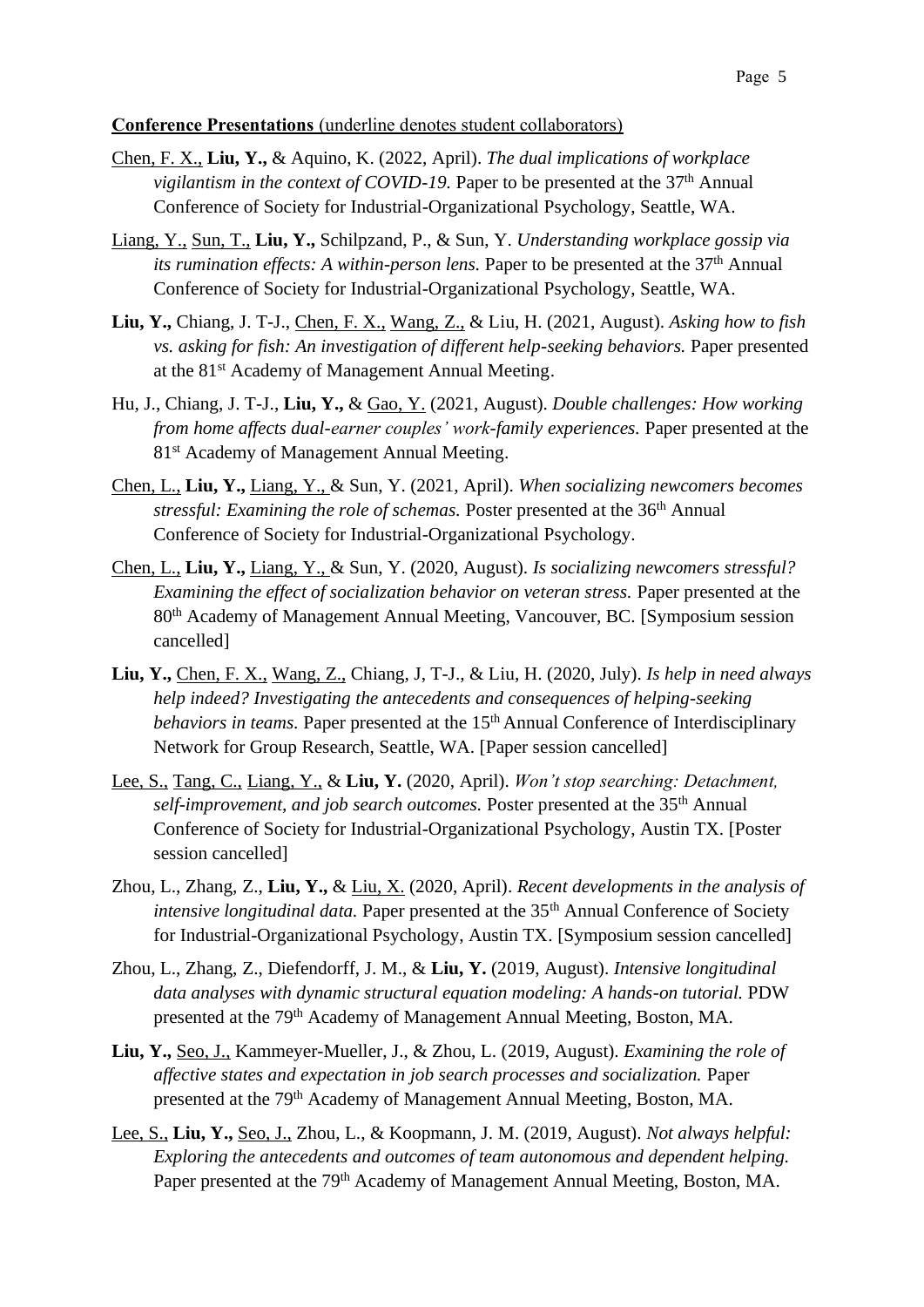- Liang, Y., **Liu, Y.,** Park, Y., & Wang, L. (2019, August). *How leader-member exchange (LMX) differentiation reduces the benefit of LMX on work stress in teams.* Paper presented at the 79<sup>th</sup> Academy of Management Annual Meeting, Boston, MA.
- Trainer, H., **Liu, Y.,** Carter, D., Zhou, L., & Che, X. (2019, July). *Not always welcomed: Understanding team veteran reactions to newcomers from an affective events perspective.* Paper presented at the 14<sup>th</sup> Annual Conference of Interdisciplinary Network for Group Research, Lisbon, Portugal.
- Seo, J., Zhou, L., **Liu, Y.,** & Kammeyer-Mueller, J. (2019, July). *Antecedents and outcomes of complaining at individual, dyad, and team levels: Trait and state negative affect, and interpersonal dynamics.* Paper presented at the 14<sup>th</sup> Annual Conference of Interdisciplinary Network for Group Research, Lisbon, Portugal.
- Sun, T., Zhang, B., **Liu, Y.,** Sun, Y., & Oh, K. (2019, April). *Spilling the tea: Motives and consequences of workplace gossip.* Paper presented at the 34<sup>th</sup> Annual Conference of Society for Industrial-Organizational Psychology, Washington DC.
- Trainer, H., **Liu, Y.,** Carter, D., Pendergraft, J., & Zhou, L. (2018, August). *Effects of team veterans' perceptions of newcomers on integration and performance.* Paper presented at the 78th Academy of Management Annual Meeting, Chicago, IL.
- Park, Y., **Liu, Y.,** & Headrick, L. (2018, August). *Improving lives of teachers: Staying connected to work, boundary control, and strain.* Paper presented at the 78<sup>th</sup> Academy of Management Annual Meeting, Chicago, IL.
- **Liu, Y.** (2018, April). Invited panelist at "*IGNITE + Panel session: Computational models for organizational science and practice*", at the 33<sup>rd</sup> Annual Conference of Society for Industrial-Organizational Psychology, Chicago, IL.
- Song, Y., **Liu, Y.,** Wang, M., & Shi, J. (2017, August)*. Different effects of daily leadership behaviors on team prosocial outcomes: The mediation of team empowerment and the*  moderation of leader advice centrality. Paper presented at the 77<sup>th</sup> Academy of Management Annual Meeting, Atlanta, GA.
- **Liu, Y.,** Zhou, L., Fang, Y., Wei, W., & Shi, J. (2017, August). *When the ball is in the veteran's court: Newcomer learning and agent incentive interdependence.* Paper presented at the 77<sup>th</sup> Academy of Management Annual Meeting, Atlanta, GA.
- Alterman, V., **Liu, Y.,** Li, Y., Song, Y., Wang, M., & Shi, J. (2017, June). *All stressed out: Investigating the formation and consequences of daily team stress.* Paper presented at the 12<sup>th</sup> International Conference on Occupational Stress and Health, Minneapolis, MN.
- **Liu, Y.,** Vashdi, D., Cross, T., Bamberger, P., & Erez, A. (2017, April). *Exploring the effect of positive social exchange on team effectiveness.* Poster presented at the 32th Annual Conference of Society for Industrial-Organizational Psychology, Orlando, FL.
- Li, Y., Wang, M., Alterman, V., Song, Y., **Liu, Y.,** Koopmann, J. M., & Shi, J. (2016, August). *The impact of relative leader treatment on team members' conflict management process and outcomes.* Paper presented at the 76<sup>th</sup> Academy of Management Annual Meeting, Anaheim, CA.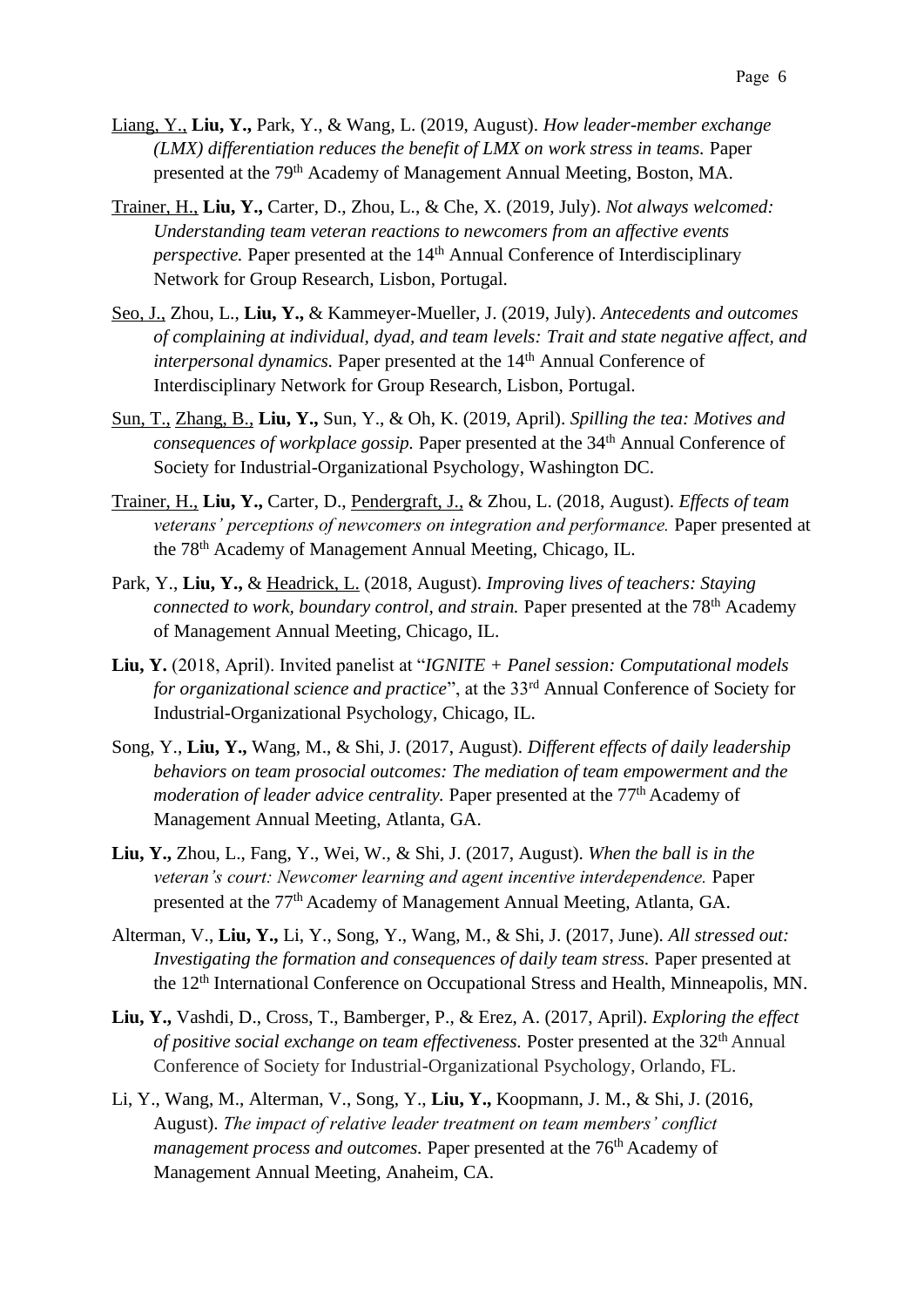- **Liu, Y.,** Wang, M., Alterman, V., Zhou, L., & Shi, J. (2016, July). *Examining the differentiating effects of team processes on team states: A daily diary study.* Paper presented at the 11th Annual Conference of Interdisciplinary Network for Group Research, Helsinki, Finland.
- Zhou, L., Wang, M., **Liu, Y.,** & Song, Y. (2016, July). *Team structural features,*  differentiated leadership behaviors, and team performance. Poster presented at the 11<sup>th</sup> Annual Conference of Interdisciplinary Network for Group Research, Helsinki, Finland.
- Song, Y., **Liu, Y.,** Lanaj, K., Alterman, V., & Shi, J. (2016, April). *Daily intervention to mitigate perceived customer mistreatment's negative effects.* Paper presented at the 31<sup>th</sup> Annual Conference of Society for Industrial-Organizational Psychology, Anaheim, CA.
- Mulders, J., **Liu, Y.,** & Henkens, K. (2015, August). *Managers' evaluations of older job*  applicants. Paper presented at the 75<sup>th</sup> Academy of Management Annual Meeting, Vancouver, BC.
- Koopmann, J. M., **Liu, Y.,** Song, Y., & Mo, S. (2015, August). *Customer mistreatment: A review of conceptualizations and a multilevel theoretical model.* Paper presented at the 75th Academy of Management Annual Meeting, Vancouver, BC.
- Song, Y., **Liu, Y.,** Koopmann, J. M., Wang, M., Chang, C.-H. & Shi, J. (2015, May). *Eating your feelings? Linking employees' daily stressors to daily dieting behaviors.* Poster presented at the 11th International Conference on Occupational Stress and Health, Atlanta, GA.
- **Liu, Y.,** Zhou, L., Kammeyer-Mueller J., & Wang, M. (2015, April). *Moods, self-efficacy, and interview strategies: Carry-over effects in interviews.* Poster presented at the 30<sup>th</sup> Annual Conference of Society for Industrial-Organizational Psychology, Philadelphia, PA.
- Riza, S. D., Ganzach, Y., & **Liu, Y.** (2014, August). *Job satisfaction over time: A longitudinal study of the differential roles of age and tenure.* Paper presented at the 74<sup>th</sup> Academy of Management Annual Meeting, Philadelphia, PA.
- **Liu, Y.**, Cross, T., & Erez, A. (2014, August). *How positive communication improves team performance and negative communication takes a toll. Paper presented at the 74<sup>th</sup>* Academy of Management Annual Meeting, Philadelphia, PA.
- Song, Y., **Liu, Y.**, Shi, J., Alterman, V., Zhou, L., & Mo, S. (2014, May). *How and when psychological collectivism influence employee outcomes.* Poster presented at the 29<sup>th</sup> Annual Conference of Society for Industrial-Organizational Psychology, Honolulu, Hawaii.
- Zhou, L., Wang, M., **Liu, Y.**, Shi, J., & Liu, S. (2014, May). *Follower- and leader-rated ethical leadership and follower outcomes.* Paper presented at the 29th Annual Conference of Society for Industrial-Organizational Psychology, Honolulu, Hawaii.
- Wang, M., **Liu, Y.,** Kammeyer-Mueller J., & Shi, J. (2013, August). *Newcomers' use of proactive socialization tactics and person-organization fit.* Paper presented at the 73<sup>th</sup> Academy of Management Annual Meeting, Orlando, FL.
- **Liu, Y.,** Wang, M., Chang, C.-H., Zhou, L., Shao, R., & Shi, J. (2013, May). *Work-family conflict, emotional exhaustion, and aggression toward others: the moderating roles of*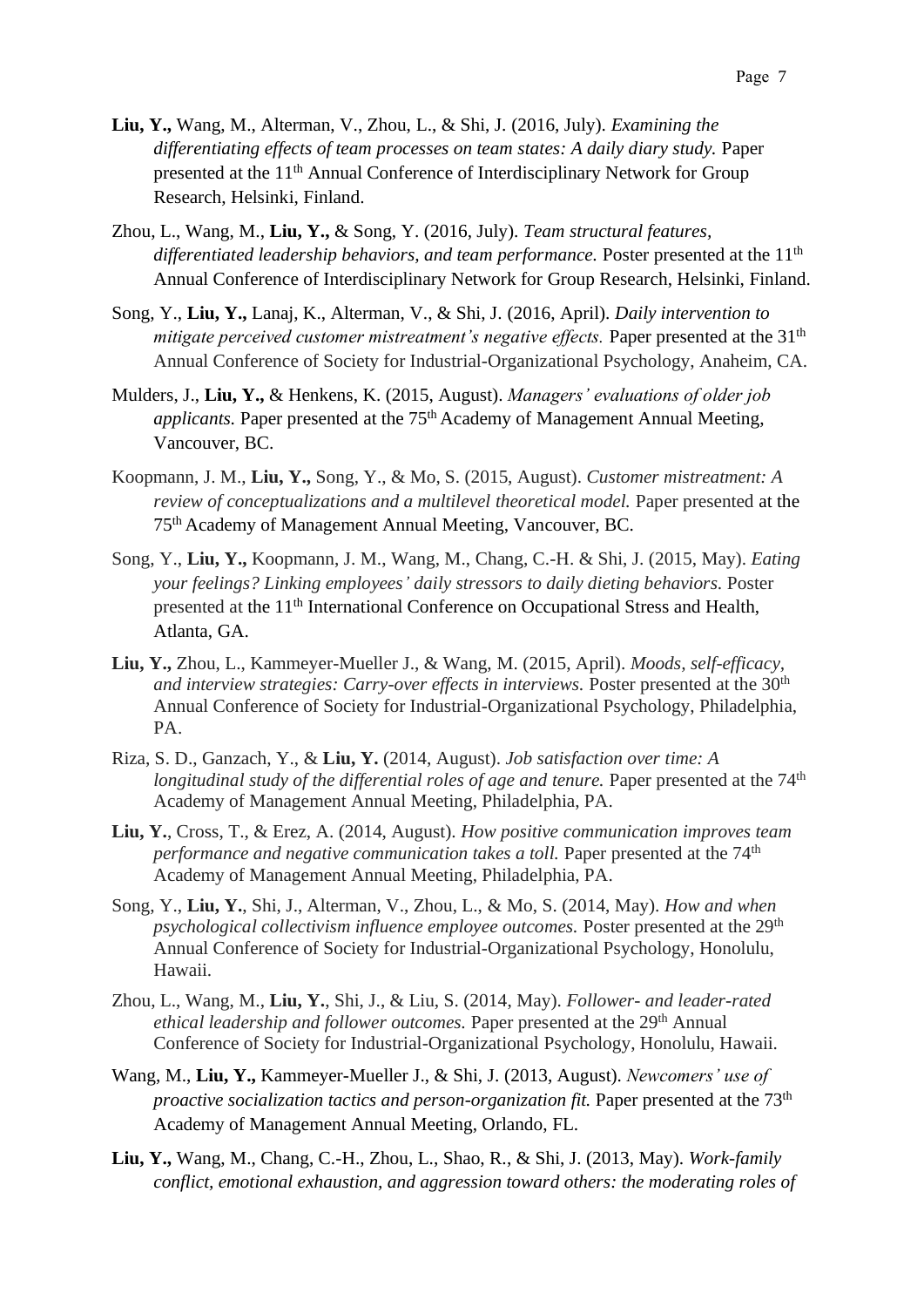*workplace interpersonal conflict and perceived managerial family support.* Poster presented at the 10<sup>th</sup> International Conference on Occupational Stress and Health, Los Angeles, CA.

- Zhou, L., Penn, L. T., Wang, M., Shi, J., Santoro, J. M., & **Liu, Y.** (2013, April). *Ethical leadership buffers negative effects of group moral identity diversity.* Poster presented at the 28th Annual Conference of Society for Industrial/Organizational Psychology, Houston, TX.
- Zhou, L., Wang, M., **Liu, Y.,** Penn, L. T., & Shi, J. (2013, April). *Resources from supervisors to subordinates: Measurement development and theoretical integration.* Poster presented at the 28th Annual Conference of Society for Industrial/Organizational Psychology, Houston, TX.
- Shi, J., **Liu, Y.,** Zhou, L., & Wang, M. (2012, April). *Subordinate's political skill and*  supervisor's dependence on subordinate. Poster presented at the 27<sup>th</sup> Annual Conference of Society for Industrial/Organizational Psychology, San Diego, CA.

# **Honors/Awards**

- Recipient of 2022 SIOP Interactional Research and Collaboration Small Grant (with T. Sun, P. Schilpzand, & J. T-J. Chiang)
- Recipient of *Journal of Management* 2021 Outstanding Reviewer Award
- Recipient of the *Personnel Psychology* Best Article Award for 2017
- University of Illinois List of Teachers Ranked as Excellent by their Students, Fall 2017, Spring 2019, Fall 2019 ("Outstanding" Rating of Top 10%), Spring 2021
- Recipient of 2017 SIOP Graduate Student Scholarship
- Recipient of 2013 Best Student Research Award, 10th International Conference on Work, Stress, and Health, co-sponsored by American Psychology Association (APA), National Institute for Occupational Safety and Health (NIOSH), and Society for Occupational Health Psychology (SOHP)

# **Teaching Experience**

University of Illinois, Urbana-Champaign (Instructor)

- LER 593 Quantitative Methods in LER, Fall 2017, Spring 2019, Fall 2019, Spring 2021, Fall 2021
- PSYC 455 Organizational Psychology/Behavior, Spring 2019

# University of Florida

- MAN 3240 Organizational Structure and Behavior, Fall 2014, Spring 2016 (Instructor)
- MAN 7108 Ph.D. Seminar on Research Methods, Spring 2015 (Teaching Assistant)

# **Graduate Student Advising**

Dissertation Advisor (Chair)

- Lilang Chen (Psychology), in progress
- Fan Xuan Chen (Psychology), in progress
- Sanghoon Lee (LER, co-chair with Amit Kramer), in progress